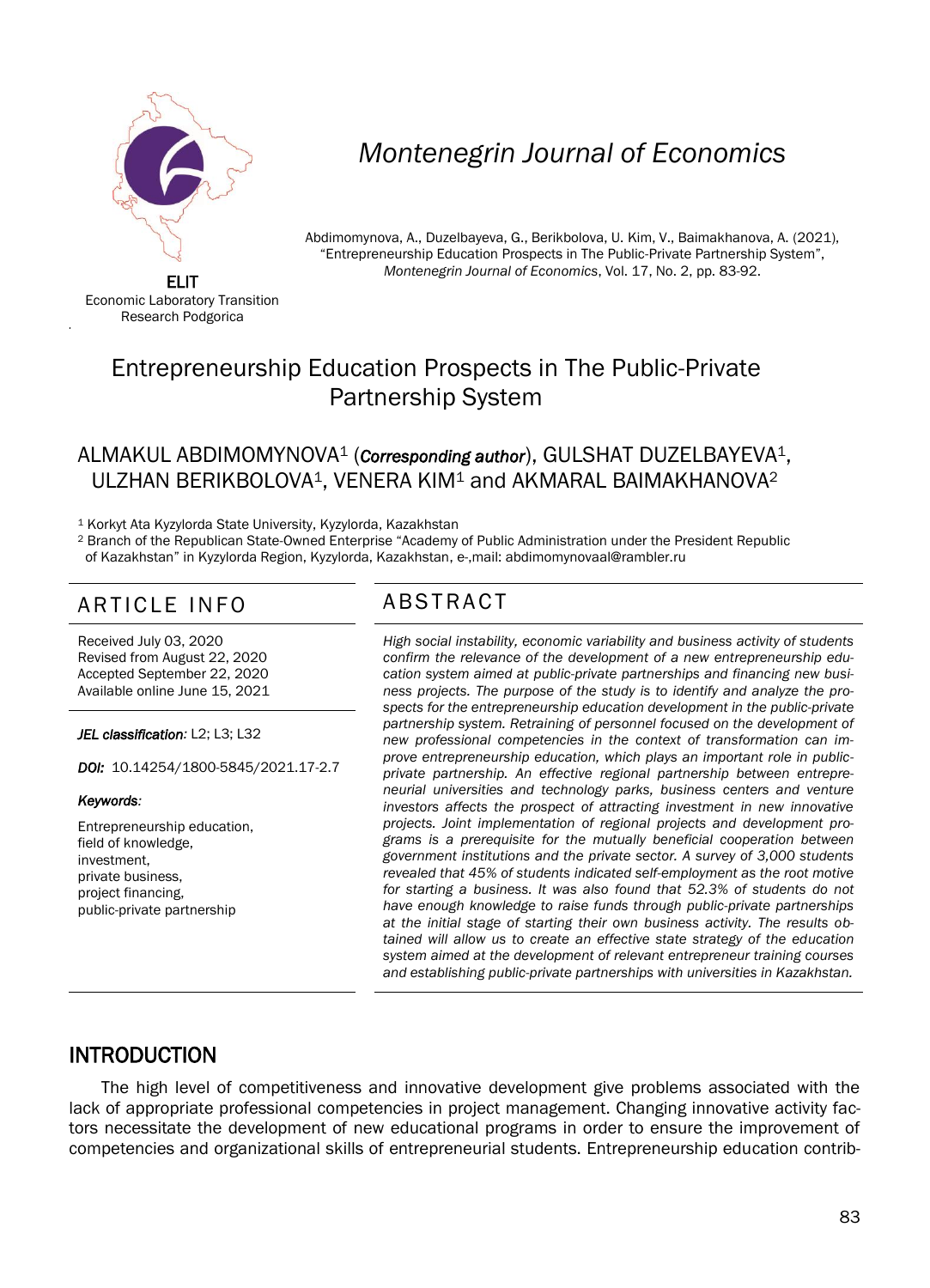utes to the development of investment activities through public-private partnership and is part of the socio-economic processes associated with the formation of small and medium-sized businesses.

The transformation of the public sphere in the national market economy of Kazakhstan requires the use of an effective public-private partnership mechanism. There is a need for the investments in new business projects based on the partnership between businesses and the state in order to develop the national economy and attract additional funds to the public sphere. A business partnership allows managing and finding investors in order to effectively use state property and well-being increase due to the income growth in terms of its fair distribution (Mishchuk et al., 2018).

Public-private partnership along with other factors will make it possible to change the economic system of the innovative development (Lv et al., 2019). This may be achieved through the innovative potential of human resources and the development of their creative abilities. Innovative creativity requires special knowledge not only in entrepreneurship and science, but also in law and economics. The high quality of entrepreneurship education and training programs in various fields of knowledge contribute to further effective cooperation of graduates in investment activities through public-private partnership of business projects based on the use of the necessary level of their professional competencies. Entrepreneurial universities also represent the public sphere while the private sector is a business entity.

Entrepreneurship education is primarily aimed at the development of entrepreneurship (Draycott and Rae, 2011). The process of entrepreneurship development involves the selection of promising candidates and projects suitable for them, training and the development of professional skills to design new business projects (Mukherjee, 2016). Entrepreneurship education programs are found in higher education, vocational education, and entrepreneurship knowledge enhancement courses: they vary from country to country (Roy and Mukherjee, 2017). Entrepreneurship education can be aimed at learning theory and gaining practical experience (Piperopoulos and Dimov, 2015). Entrepreneurship education programs include an overview of knowledge: entrepreneurship, investing, marketing, innovation management, business planning, family business, etc. (Walter et al., 2013). However professional skills in entrepreneurship education are developed to a certain degree (Hahn et al., 2017). Entrepreneurial competencies in project management are a socio-determined set of business skills, which includes leadership qualities, ability to make decisions, collective responsibility. The perception of entrepreneurial education can vary significantly depending on above mentioned factors, and some others, including gender (Çera et al., 2018). In Europe, the Entrepreneurship 2020 Action Plan is the key to the development of European entrepreneurship education and improving the quality of theoretical entrepreneurship programs (Kakouris et al., 2016).

The development of PPP in the education system is mainly focused on the aspects of ownership, i.e. contractual restrictions on transferring the business to complete public ownership. Public-private partnership is an effective mechanism for the provision of infrastructure services by the private sector based on the effective allocation of risks, obligations, and benefits between the state, the private sector and consumers. In PPP projects, the private sector is committed to the development, construction, and financing of facilities, as well as their management in accordance with the state parameters and standards. In turn, the private sector receives money from the state; the charge depends on the results achieved (services provided). In a number of projects, the charge is determined based on the proceeds from the commercial maintenance of the facilities (Varnavsky, 2015).

There is an evolution of the forms of cooperation between the state and private business. In this association, each participant has its own goals and interests, and performs certain functions; but there are also common goals and mutual benefits that make PPPs a specific organizational and economic mechanism. The need for PPPs arises primarily in the public domain: transport, utilities, social infrastructure, cultural objects, historical and architectural monuments, etc. The state cannot completely give up its presence in these spheres and is forced to maintain control over either certain property, i.e. remain the owner, or over a certain type of activity. In any case, this means investment financing from the state budget.

The purpose of this study is to determine the prospects for the development of entrepreneurship education and the establishment of mutually beneficial relations between entrepreneurial universities and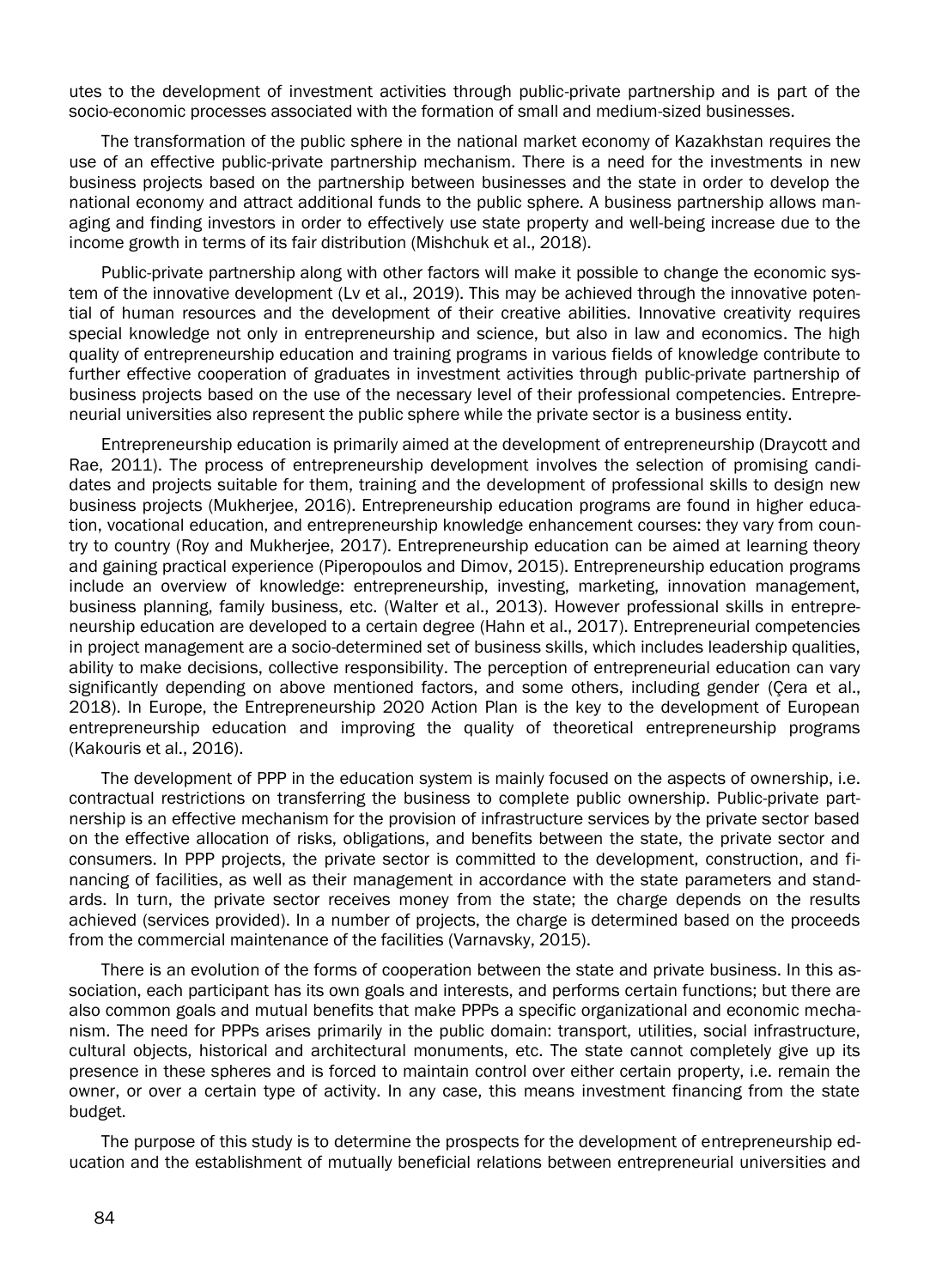businesses by attracting investments in business projects. The following tasks have been identified to achieve the goal:

- to conduct a survey among students of entrepreneurial universities to identify their potential to fully implement and finance successful business projects;
- to measure the development of investment activity in the regions of Kazakhstan in order to form resources in the regional investment policy of Kazakhstan.

#### 1. RESEARCH METHODS

To assess the economic risks of project financing participants, we propose a statistical approach that is based on calculating the variation coefficient, as well as determining the ways to reduce risks, which include conclusion of contracts, diversification, insurance and self-insurance, factoring, credit guarantees, pledges.

The development of investment activity in the region was measured based on the "Investments in fixed assets" indicator, which reflects the resident unit investment in fixed assets in order to generate new income in the future by using it in production. Investments in fixed assets in the regions of Kazakhstan characterize regional investment activities (Khlynin, 2012). Based on the correlation analysis, we selected the indicators that are most affected by investments in fixed assets. Having calculated the Pearson's correlation coefficients, we determined the strength of the relationship between investment in fixed assets and various economic development indicators, designated as Xi.

#### 1.1 The Snowball Questionning Method

The survey is based on the Snowball Questionning Method (Brushkova, 2017). It was conducted among the 3-5 year students of Kazakhstan entrepreneurial universities in order to obtain information for further study. A total of 3,000 students participated in the survey. This study reveals the potential of students to develop business projects after graduating from entrepreneurial universities. The respondents were asked to evaluate the main motive for starting their own business and identify the lack of knowledge in entrepreneurship in order to create new business projects. The sample of 3000 respondents includes the total number of students aged 18-30 (45% of students (1350) - men, 55% of students (1650) - women). The target group includes students that have friends experienced in running their own business or have their own business experience; there are 750 students aged 18-22 (25% of the total number of students); 2010 students aged 23-25 (66% of the total number of students); 300 students aged 26-30 (10% of the total number of students). Educational programs: entrepreneurship - 35% (1050 students), business administration - 15% (450 students), business economics - 50% (1500 students). Academic degree: bachelors - 25% (750), masters - 60% (1800), graduate students - 15% (450). Twentyfive per cent of Kazakhstan students prefer employment in government agencies. Thirty-five per cent of students prefer mastering professional competencies. The survey was conducted over a four-month period (from 15 September 2019 to 15 January 2020). The universities of Kazakhstan: Al-Farabi Kazakh National University (KazNU), Gumilyov Eurasian National University (ENU), Auezov South Kazakhstan State University (SKSU). The data obtained were processed manually by grouping the data into Excel tables.

### 2. RESULTS

Entrepreneurship education contributes to the development of investment activities through publicprivate partnerships and is part of the socio-economic processes associated with the development of small and medium-sized businesses. The products of intellectual and creative work produced in the process of obtaining entrepreneurship education are also items of property and can be a PPP object. Publicprivate partnership is an effective mechanism for the development of the education system infrastruc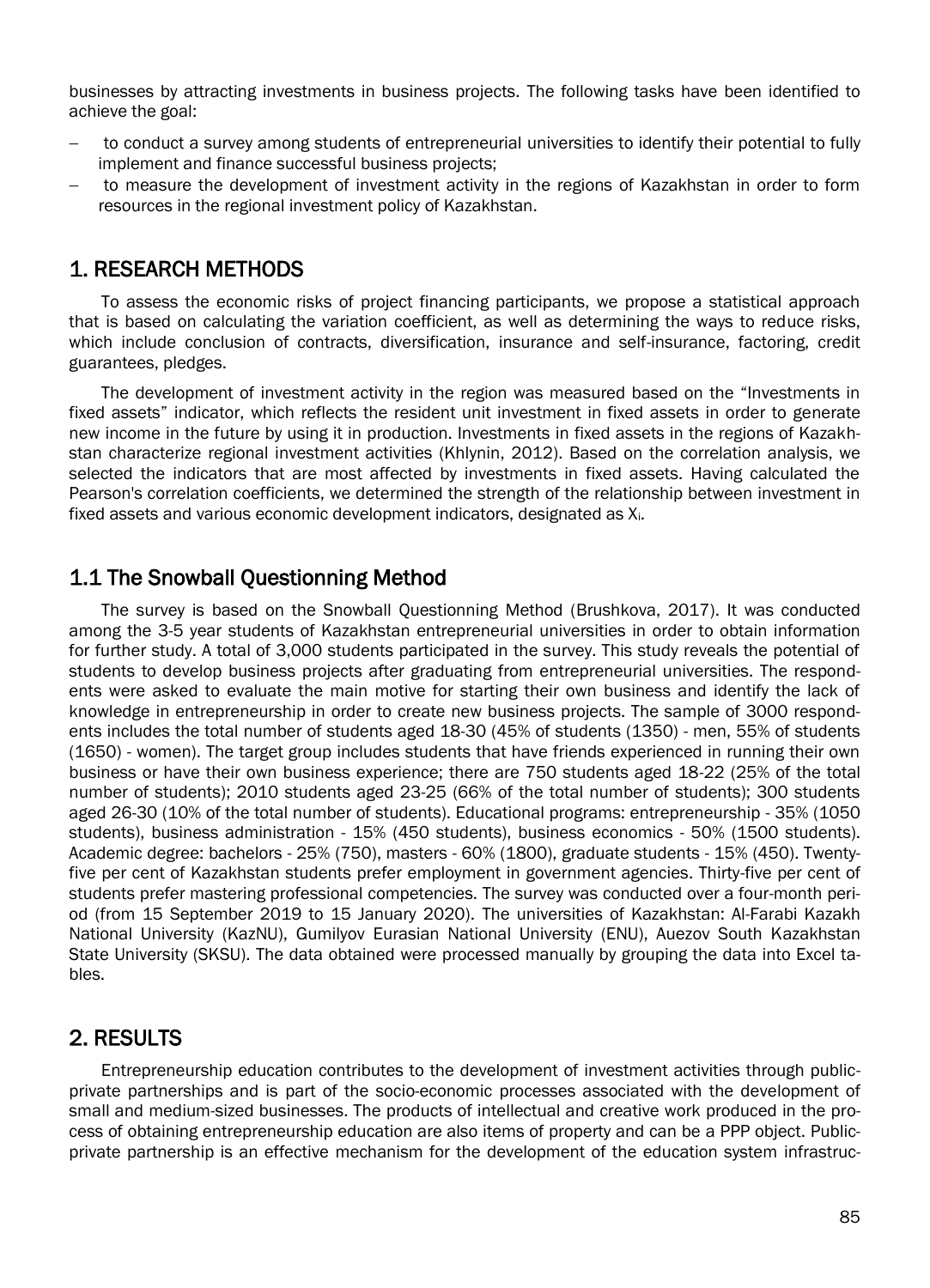ture and the transformation of educational programs, especially when shifting to autonomous educational institutions.

The regional interaction between entrepreneurial universities and technology parks, incubators and investors when developing an innovative project affects the prospect of investing in new business projects. In recent years, investment attraction through public-private partnerships has increased in Kazakhstan. This contributed to the GDP growth by 0.2%. As of May 1, 2019, there were 1.285 projects worth 2.9 trillion tenge and 548 concluded contracts worth 1.5 trillion tenge. At the implementation stage, there were 737 projects worth 1.4 trillion tenge. The largest number of projects were implemented in education, healthcare, energy, housing and utilities infrastructure, culture, and sports (Kazakhstan Private-Public Partnership Center, 2020). There were also 25 projects at the republican level, including 9 contracts, 2 projects at the competition stage and 14 projects at the planning stage. The leaders in the number of concluded agreements are the East Kazakhstan region, Pavlodar region and the city of Almaty.

In order to enhance public-private partnership and to simplify the procedures, a new legislative tool has been created - a public-private partnership program. Now, public-private partnership procedures can be included in state sectoral programs. At the same time, as part of the State Program of Education Development for 2016–2019, residential projects to build university and college hostels were implemented.. Legislative amendments are being developed in cooperation with the international expert community (EBRD and ADB) in order to reduce currency risks, provide international arbitration for large projects, expand consortium opportunities, and simplify the procedures for reimbursing the costs of a private partner.

The role of the state is not significant in the Porter's model (Porter, 2005). However, it has been greatly increased in the model being discussed. On the one hand, support measures involve indirect maintenance of regional competitive advantage; and on the other hand, the state directly supports the creation and operation of the cluster. Indirect support for the cluster approach includes public-private partnership to promote competition, create factor conditions, generate demand and support related industries. At the same time, the state should focus on the support for the cluster, in particular on the elimination of barriers; the development of training and retraining programs; the development of the relationship with science; the maintenance of cluster infrastructure; standardization; investment promotion; the organization of conferences; antitrust policy; risk insurance, etc.

At the initial stage, cluster formation is characterized by a lack of positive cash flows and the inability to fully use the debt instruments provided by institutional investors. In this case, the most affordable form of financing is project financing. From the perspective of a cluster approach, project financing should be considered as debt financing of investment projects which involves the creation of a temporary cluster in order to derive income. Various project financing participants act as cluster elements, and cluster relations and interactions are established and described by a system of project agreements and contracts; material, financial and information flows; insurance agreements, guarantees, and pledges.

With the view to fully describe the complex relationship between investment processes and the economic growth in the regional socio-economic system, we have carried out a statistical analysis of the main economic development indicators in the regional context. The results of the correlation analysis are presented in Table 1.

| Table 1. Matrix of correlation coefficients between the investments in fixed assets and the main economic |                                       |  |  |
|-----------------------------------------------------------------------------------------------------------|---------------------------------------|--|--|
|                                                                                                           | development indicators of the regions |  |  |

| Indicator               |                   |                       |                 |
|-------------------------|-------------------|-----------------------|-----------------|
| Investment in           | Industrial output | Agricultural products | Retail turnover |
| fixed assets            |                   |                       |                 |
| Correlation coefficient | 0.8282            | $-0.5242$             | 0.2136          |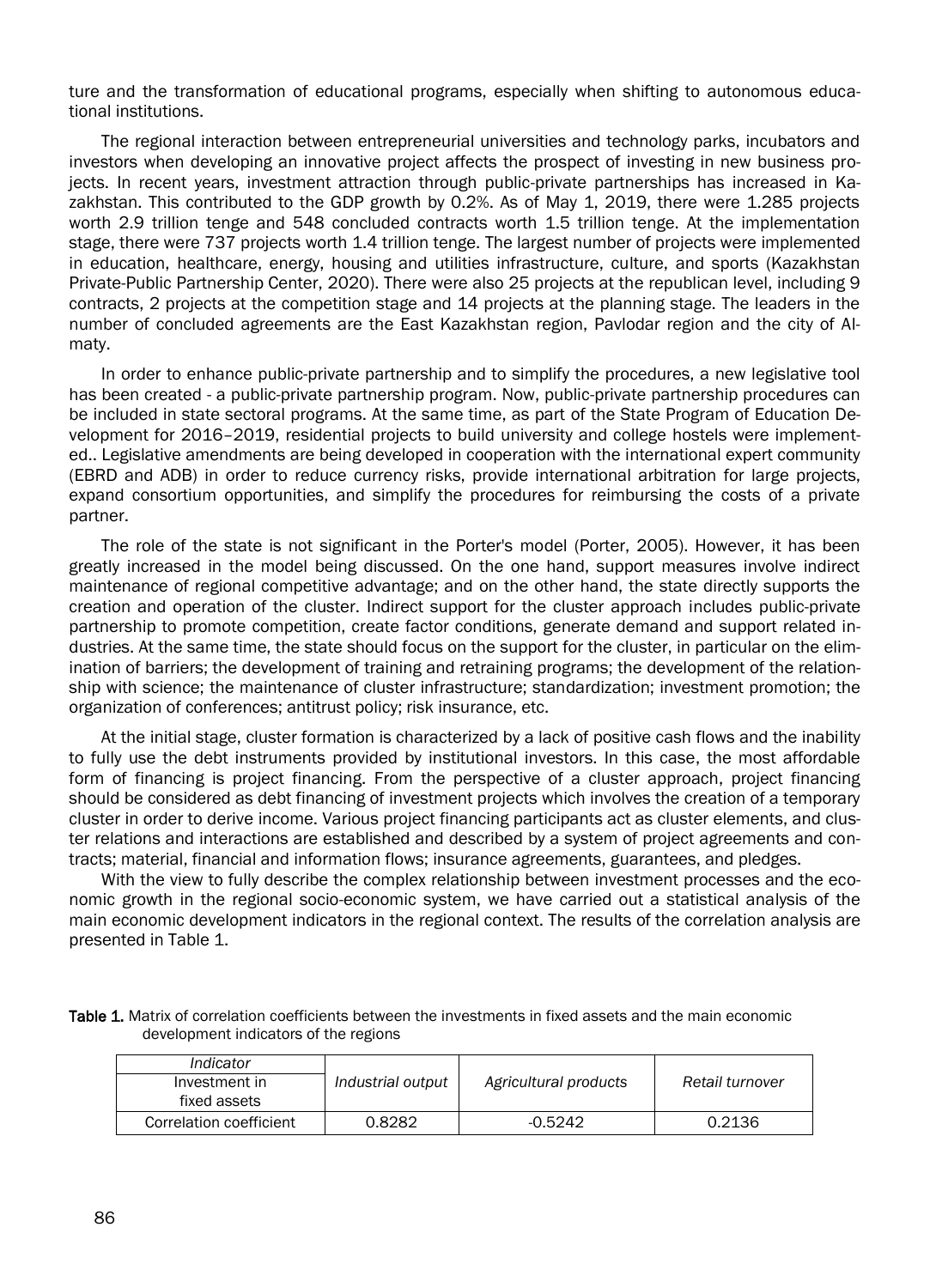Next, the impact of investment in fixed assets on the economic growth has been assessed. It was revealed that the relationship is not static, but varies from one group of regions to another. The division of regions into groups was mainly based on the development level of investment activity. The regions were grouped as follows: Group I included one region that is the leader in fixed capital investment; Group II consisted of five regions with sufficient investment in fixed assets, etc. (Table 2).

| Region                                                   | Investment in<br>fixed assets                        | <b>Gross Regional Product</b><br>(GRP) | GRP / Investment<br>in fixed assets |  |
|----------------------------------------------------------|------------------------------------------------------|----------------------------------------|-------------------------------------|--|
| I. Regions with high investment in fixed assets          |                                                      |                                        |                                     |  |
| Atyrau region                                            | 1105                                                 | 2792.0                                 | 2.5                                 |  |
| II. Regions with sufficient investment in fixed assets   |                                                      |                                        |                                     |  |
| the city of Almaty                                       | 398                                                  | 3947.4                                 | 9.9                                 |  |
| the city of Astana                                       | 397                                                  | 1796.7                                 | 4.5                                 |  |
| Mangystau region                                         | 372                                                  | 1422.9                                 | 3.9                                 |  |
| Aktobe region                                            | 364                                                  | 1151.4                                 | 3.2                                 |  |
| Almaty region                                            | 307                                                  | 977.9                                  | 3.2                                 |  |
|                                                          | III. Regions with average investment in fixed assets |                                        |                                     |  |
| South Kazakhstan region                                  | 263                                                  | 1135.9                                 | 4.3                                 |  |
| Kyzylorda region                                         | 247                                                  | 840.8                                  | 3.4                                 |  |
| West Kazakhstan region                                   | 234                                                  | 1042.0                                 | 4.4                                 |  |
| Karaganda region                                         | 211                                                  | 1844.6                                 | 8.7                                 |  |
| IV. Regions with satisfactory investment in fixed assets |                                                      |                                        |                                     |  |
| Pavlodar region                                          | 185                                                  | 1078.0                                 | 5.8                                 |  |
| Jambyl region                                            | 147                                                  | 453.9                                  | 3.1                                 |  |
| East Kazakhstan region                                   | 145                                                  | 1269.6                                 | 8.7                                 |  |
| V. Regions with insufficient investment in fixed assets  |                                                      |                                        |                                     |  |
| Kostanay region                                          | 121                                                  | 860.6                                  | 7.1                                 |  |
| Akmola region                                            | 107                                                  | 577.2                                  | 5.4                                 |  |
| North Kazakhstan region                                  | 51                                                   | 456.9                                  | 8.9                                 |  |

| Table 2. Regions of Kazakhstan by investment in fixed assets (billion tenge) |  |  |
|------------------------------------------------------------------------------|--|--|
|                                                                              |  |  |

Source: own development based on the research results

The regions of Kazakhstan were grouped based on the "Investments in fixed assets" indicator. Table 2 shows that there is no significant correlation between the volume of investments and the profitability of the country. A direct relationship is observed in some regions as evidenced by the correlation coefficients. The analysis shows that in Group I the coefficient of pair correlation between investments in fixed assets and gross regional product is 0.6452, which indicates that the economic growth is significantly affected by investments.

In Group II, the pair correlation coefficient is higher (0.7499). The pair correlation coefficient between the statistical indicators is lower in Group III - 0.1780. This demonstrates that there is no statistically significant relationship between gross capital formation and the economic growth of the country. In Group IV, the value of the pair correlation coefficient is also lower compared to Group II - 0.2500. In Group V, the correlation coefficient is 0.8160, which indicates that there can be a strong statistical relationship between the studied indicators.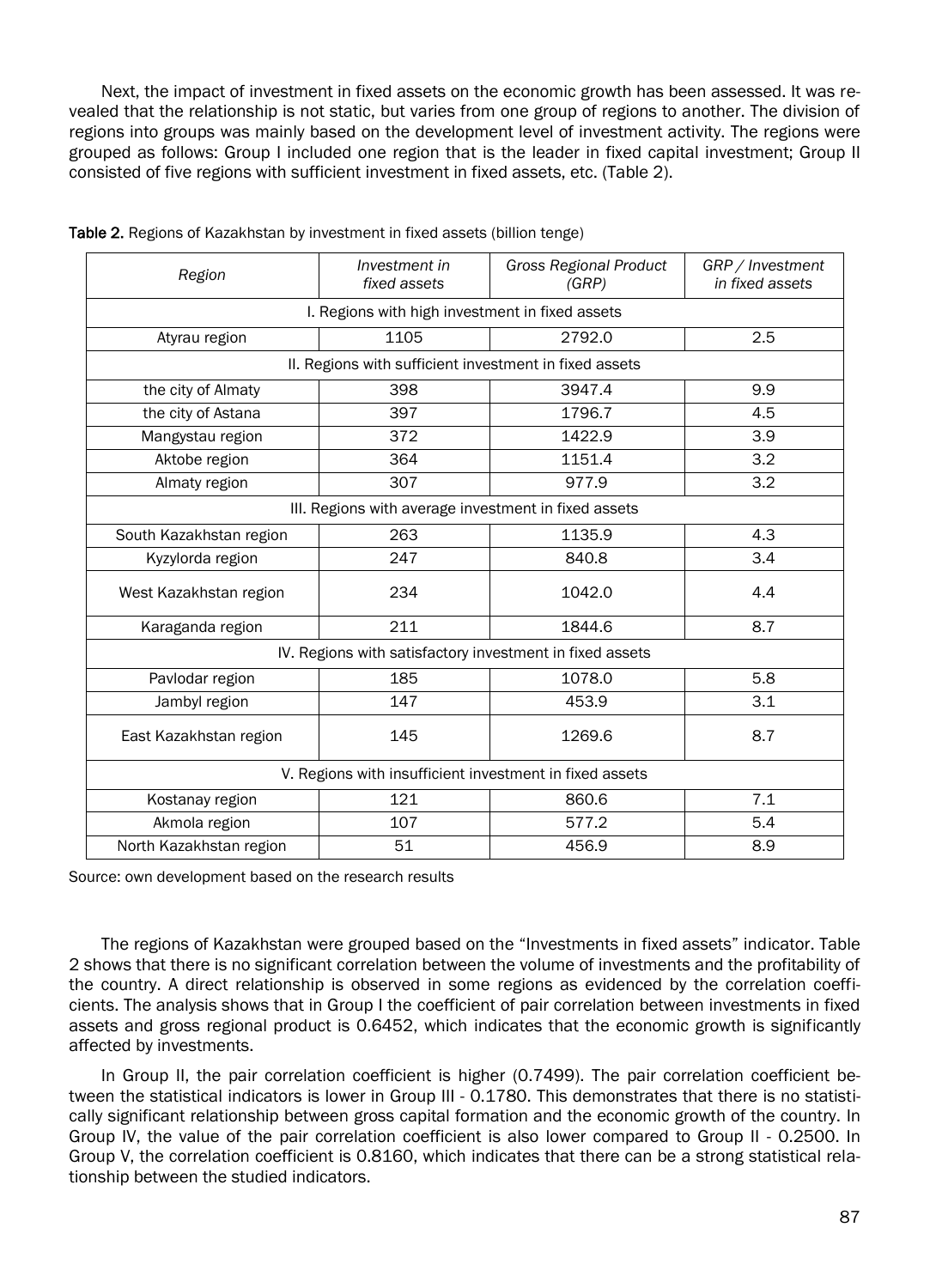A more detailed analysis allows us to conclude that a high investment potential does not guarantee sustainable economic growth. In poor and stagnant regions, the dynamics of economic growth is determined by such endogenous factors as labor cost increase, the use of obsolete fixed assets, etc. In highincome regions, it is determined by the gross fixed capital formation level. This means that investment in fixed assets is a necessary but not sufficient condition for ensuring economic growth. Therefore, economically advanced regions should use a project financing mechanism to improve the efficiency of investment activities.

In order to develop reasonable assumptions on the implementation of the project financing system from the perspective of a cluster approach, the impact of the investment of banking companies in corporate securities on the economy of the region was studied based on the 2018 statistical regional data on their investments in debt obligations and stocks, affiliation with subsidiaries and other organizations. Based on the research results, we constructed a model of multiple linear regression (million tenge):

 $Y = 597425, 2 + 0, 15X_1 + 0, 1X_2 - 4, 35X_3 - 1, 4X_4$  (1)

where:  $Y - GRP$ ;  $X_1 -$  debt obligations;  $X_2 -$  stocks;  $X_3 -$  affiliation with subsidiaries;  $X_4 -$  affiliation with other companies.

Fisher's exact test was used to assess the quality of the constructed model. It revealed that  $X_i$  factors have a statistically significant effect on the result. The model is interpreted as follows: economic growth in the region linearly depends on the investment activities of the banking sector, namely, on the investments in debt obligations, stocks, affiliation with subsidiaries and dependent stock companies, etc. The determination coefficient of the model is rather high - 76.3%. This suggests that the economic growth in the region is 76% determined by the investment activity of the banking sector.

The negative values of the  $X_3$  and  $X_4$  factors (-4,36 and -1,4) are explained by the fact that there is an outflow of funds from the region.

Then, we conducted a survey in order to identify important students' motives for starting a business, as well as the lack of competencies acquired in the course of entrepreneurship education to develop new business projects. The following results were obtained: 45% of respondents noted self-employment as the main motive (planning and resource management) for starting their own business; 30% of students the implementation of their own business ideas to generate profit; 15% of respondents - the ability to obtain quick results of their own activities. A smaller percentage of students mentioned social responsibility as the main motive for starting their own business.

The knowledge that students lack in the process of obtaining entrepreneurship education is presented in Table 3.

| Entrepreneurship knowledge                                              | % of the total number of students of<br>Kazakhstan universities |  |
|-------------------------------------------------------------------------|-----------------------------------------------------------------|--|
| Getting business project funding through public-private<br>partnerships | 52.3                                                            |  |
| The development of one's own business ideas                             | 43.7                                                            |  |
| <b>Business management</b>                                              | 36.9                                                            |  |
| Registration planning when starting a business                          | 25.3                                                            |  |
| Customer service                                                        | 28.7                                                            |  |
| Competitive strategy                                                    | 34.6                                                            |  |
| Reporting documents                                                     | 18.5                                                            |  |
| Calculation of new business project risks                               | 12.7                                                            |  |
| Mastering the relevant business in relation to the existing one         | 5.0                                                             |  |

Table 3. Entrepreneurship knowledge that students lack

According to the results, 52.3% of students need more knowledge on attracting investors through public-private partnerships to develop their own business projects at the initial stage of starting their own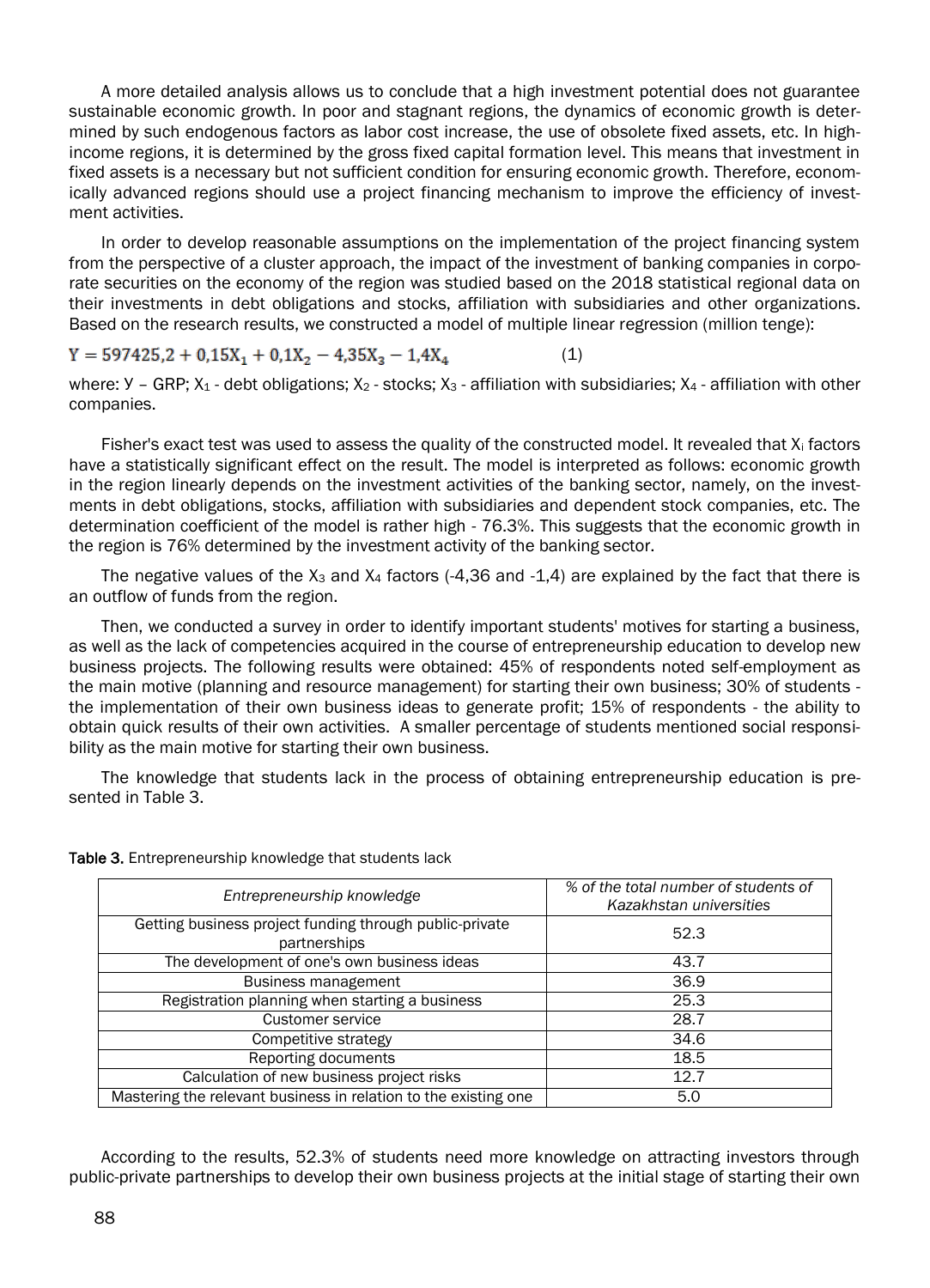businesses; 43.7% of students cannot develop their own business ideas due to the lack of knowledge of marketing strategies; 36.9% of respondents do not have enough expertise in business management, which indicates their unpreparedness to conduct business activities and develop business ideas: 34.6% of respondents are not competent in competitive strategies, which contributes to the development of creative and critical skills.

It can be concluded that the development perspective of entrepreneurship education in the system of public-private partnership involves updating entrepreneurship programs by Kazakhstan universities with the focus on essential knowledge that is currently missing. In the long term, it is necessary to introduce a representative office at universities in order to represent students' interests and coordinate public-private partnerships to get funding for new projects.

#### 3. DISCUSSION

Business can change the level of professional education through the development of the right value system and professional competencies in students to choose priority fields of expertise and encourage self-education. Successful public-private partnership is facilitated by the development of competitive business projects in entrepreneurial universities, project defense and communication between all process participants in order to attract investors and develop a new business (Grebenkin and Ivanova, 2012;).

Investments in business projects in the framework of public-private partnerships have their own specifics. Business partners and the state conclude a contract on equal terms in order to combine tangible and intangible resources within the framework of national development for a period of 10 to 50 years. Business projects have high equal risks for both parties; the investment nature of the project is defined by its goals.

A small number of new businesses succeed due to their ventureness, and therefore public and private investors compete in the selection of successful projects (Haltiwanger et al., 2016). Public financing of projects is usually aimed at the creation of new jobs in order to develop economy competitiveness (Howell, 2017). Private investment is not promising enough due to the absence of return on investment and the constant search for new projects (S. Kerr and W. Kerr, 2017). The results of previous studies have shown that a successful business is created by middle-aged entrepreneurs (Azoulay et al., 2020).

Entrepreneurship education in Hungary and Poland is aimed at the external development of entrepreneurship outside higher education institutions and involves internships in leading companies. An important motive to get entrepreneurship education is a favorable learning environment and social communications (Akinbola et al., 2020). Entrepreneurship education should be aimed at improving the competencies of students to start their own businesses through best startup competitions (Doan & Phan, 2020).

Public-private partnerships between universities and businesses are determined by the education system management and innovative research development, partner relations between the business and the university (Suzdalova et al., 2017). PPP is an effective mechanism for attracting long-term investments aimed at the development of investment projects and economy sectors; it makes it possible to attract the attention of public authorities and reduce public risks by allocating them between a private partner and the government. The main advantage of public-private partnerships in this context is flexibility. As a rule, PPP in initiated by the state due to its interest in the development of the country's economy. PPP is an investment project in each particular case. The investment project category reflects the relationship between investment and profit. An investment project consists of pre-investment, investment and operational phases. PPP covers all the three phases. At the end of the project, PPP stops. Traditionally, the main idea of public-private partnerships is to transfer risks to one of the partners who can successfully cope with them..

The functional purpose of the financial mechanism is to ensure the operation and development of the cluster financial system that is defined as the totality of financial relations between businesses that form cluster integrity. Financial system is of a distributive nature; thus, the financial mechanism should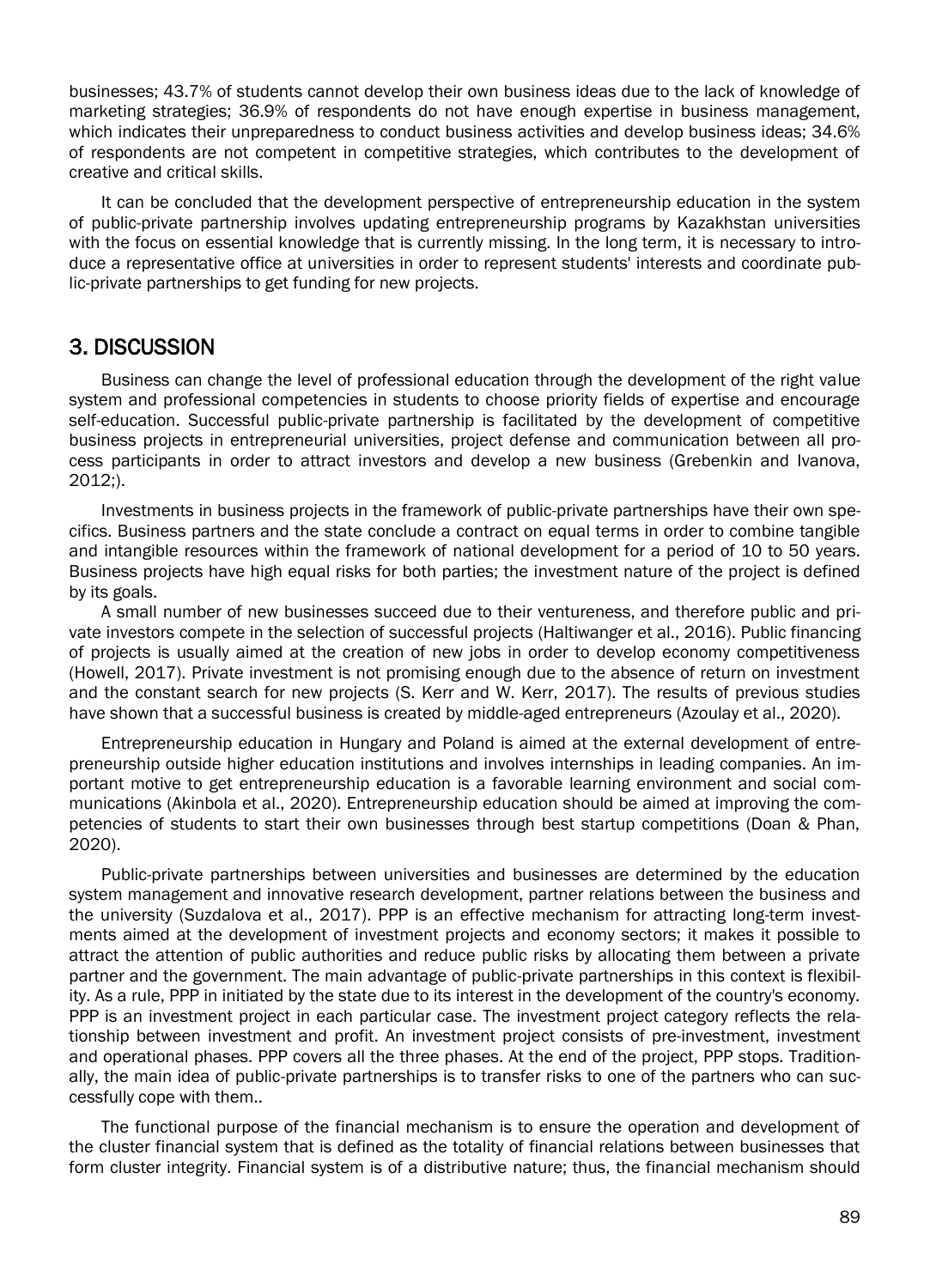ensure the development of relations arising in connection with the formation and functioning of the cluster, the distribution and redistribution of the financial result - cluster rent. Along with the advantages, project financing has several disadvantages compared to investment lending, which are presented in the SWOT analysis (Table 4).

| Project financing                                            |                               | Investment lending                   |                                                 |  |
|--------------------------------------------------------------|-------------------------------|--------------------------------------|-------------------------------------------------|--|
| advantages                                                   | disadvantages                 | advantages                           | disadvantages                                   |  |
| Additional<br>capital leverage                               | Complicated risk allocation   | Simplicity                           | Poorer balance                                  |  |
| Risk generalization                                          | High pre-investment costs     | Quick implementation                 | Deteriorated rating                             |  |
| Continuity                                                   | Slow implementation           | Guaranteed<br>financing              | Poorer financing and shorter<br>loan term       |  |
| Large volume                                                 | Necessity of own investments  | Relatively cheap implemen-<br>tation | Higher risk of bankruptcy<br>in case of default |  |
| Implementation without<br>worsening of financial<br>standing | High cost and additional fees | Possibility of under-<br>financing   |                                                 |  |

Table 4. Swot analysis of project financing and investment lending

Source: own development based on the research results

According to the SWOT analysis, project financing is an effective tool for the formation of multivariate resource support for local government activities.

#### **CONCLUSION**

Increasing the level of entrepreneurship education due to the effectiveness of human capital in developing countries determines the success of doing business and attracting investments through publicprivate partnerships in the modern economic context. In economic terms, project financing is considered as a system of financial relations between the investment market subjects regarding the implementation of a specific investment project. In technical terms, project financing is a form of financial support for the implementation of a specific investment project; the project is financed by a certain type of investors that are focused on the project performance indicators and the possibility of the return on investment. Kazakhstan should make project financing a priority method of financing investment (mainly innovative) projects according to a specific scheme that involves certain parties and determines investment decisions. Sustainable investment environment for implementing business projects is based on informational support provided by all interested parties and the relationship between entrepreneurship education and innovative technology parks, clusters, and incubators. The results obtained with the help of the "Snowball" questioning method have revealed the main fields of knowledge that should be optimized in the development of new training programs. More than half of the students of Kazakhstan universities noted the lack of knowledge in the field of public-private partnerships.

In contrast to previous studies conducted by foreign researchers, we have identified the prospects for the development of entrepreneurship education and the establishment of public-private partnerships with the education system in order to finance new business projects.

#### ACKNOWLEDGMENTS

The research was conducted as part of the grant project No. AP05133562 "Improving Public-Private Partnership in Training Personnel for Small and Medium-Sized Businesses", funded by the Ministry of Science and Education of the Republic of Kazakhstan.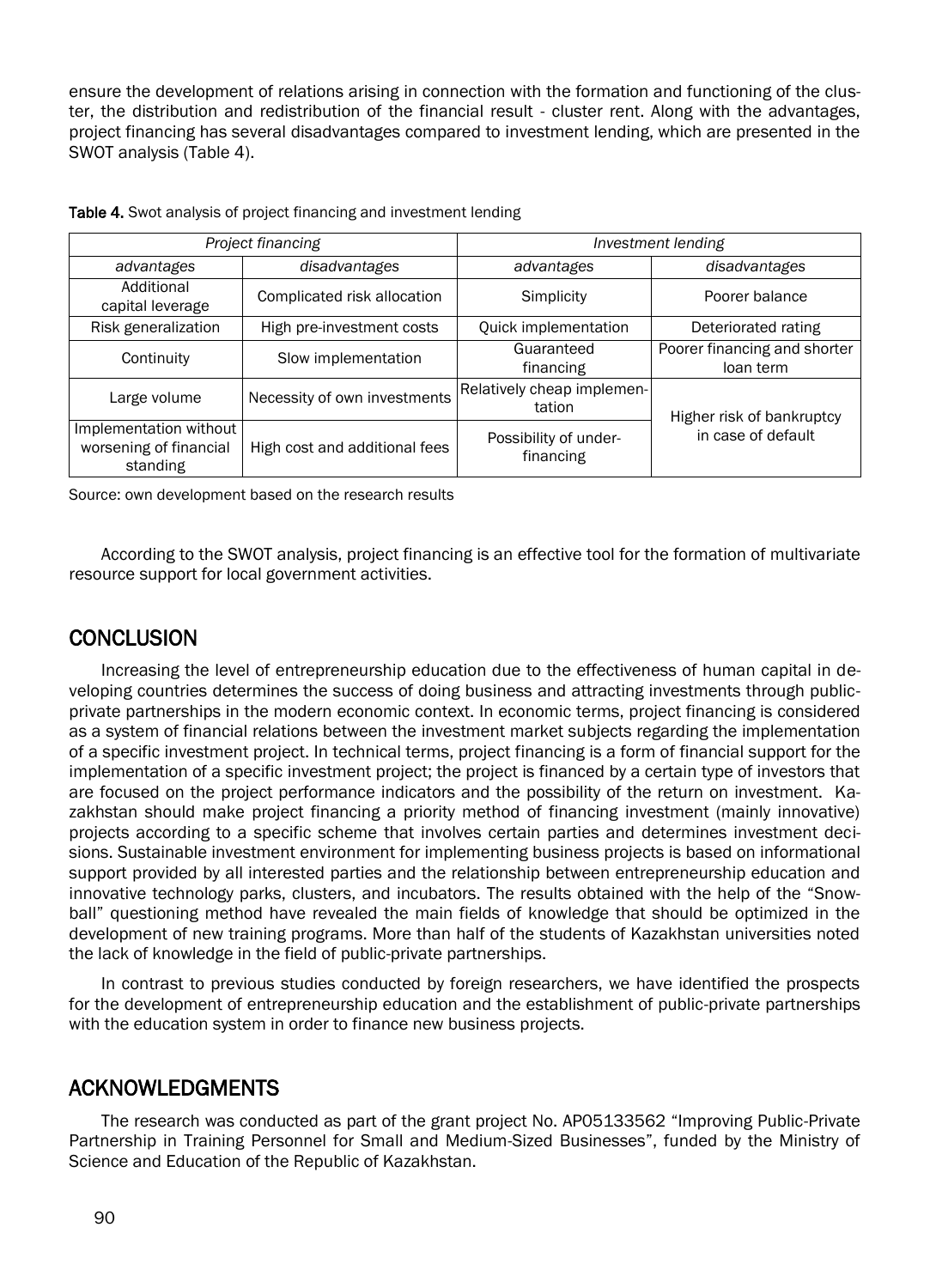#### REFERENCES

- Akinbola, O.A., Ogunnaike, O.O., Amaihian, A.B. (2020), "The influence of contextual factors on entrepreneurial intention of university students in Nigeria" in *Creating Global Competitive Economies: 2020 Vision Planning & Implementation*, pp. 2297- 2309.
- Azoulay, P., Jones, B.F., Kim, J.D., Miranda, J. (2020), "Age and high-growth entrepreneurship", *American Economic Review: Insights*, Vol. 2, No. 1, pp. 65-82.
- Brushkova, L.A. (2017), *Sociology: Applied undergraduate textbook and manual*, Urait Publishing House, Moscow.
- Çera, G., Cepel, M., Zakutna, S., Rozsa, Z. (2018), "Gender differences in perception of the university education quality as applied to entrepreneurial intention", *Journal of International Studies*, Vol. 11, No. 3, pp. 147-160.
- Doan, X., Phan, T. (2020), "The impact of entrepreneurial education on entrepreneurial intention: The case of Vietnamese", *Management Science Letters*, Vol. 10, No. 8, pp. 1787-1796.
- Draycott, M., Rae, D. (2011), "Enterprise education in schools and the role of competency frameworks", *International Journal of Entrepreneurial Behaviour & Research*, Vol. 17, No. 2, pp. 127-145.
- Grebenkin, A.V., Ivanova, A.V. (2012), "Business incubation at the university as a key condition for the formation of a small innovative business in the region", *Regional Economy*, Vol. 3, pp. 47-56.
- Hahn, D., Minola, T., Van Gils, A., Huybrechts, J. (2017), "Entrepreneurial education and learning at universities: exploring multilevel contingencies", *Entrepreneurship & Regional Development*, Vol. 29, No. 9-10, pp. 945-974.
- Haltiwanger, J., Jarmin, R.S., Kulick, R.B., Miranda, J. (2016), "High growth young firms: Contribution to job, output and productivity growth", *US Census Bureau Center for Economic Studies*, Paper No. CES-WP-16-49.
- Howell, S.T. (2017), "Financing innovation: Evidence from R&D grants", *American Economic Review*, Vol. 107, No. 4, pp. 1136-1164.
- Kakouris, A., Dermatis, Z., Liargovas, P. (2016), "Educating potential entrepreneurs under the perspective of Europe 2020 plan", *Business & Entrepreneurship Journal*, Vol. 5, No. 1, pp. 7-24.
- Kazakhstan Private-Public Partnership Center (2020), https://pppcenter.kz/en/about (accessed 17 May 2020).
- Kerr, S.P., Kerr, W. (2020), "Immigrant entrepreneurship in America: Evidence from the survey of business owners 2007 & 2012", *Research Policy*, Vol. 49, No. 3, pp. 1-18.
- Khlynin, E.V. (2012), "The development of the theory and methodology to manage innovative reproduction of fixed assets of enterprises based on a cluster approach", extended abstract of the PhD (Economics) Dissertation, Orel.
- Lv, K., Chen, L. Xiaosong, X. (2019), "Study on the Duration and Influencing Factors of China's Manufacturing Export to the Countries along the Belt and Road", *Transformations in Business and Economics*, Vol. 18 (3C), pp. 348-366.
- Mishchuk, H., Samoliuk, N., Bilan, Y., Streimikiene, D. (2018), "Income inequality and its consequences within the framework of social justice", *Problemy Ekorozwoju*, Vol. 13, No. 2, pp. 131-138.
- Mukherjee, K. (2016), "The psychology of the successful entrepreneur", *International Journal of Advanced Engineering and Management*, Vol. 1, No. 1, pp. 25-32.
- Piperopoulos, P., Dimov, D. (2015), "Burst bubbles or build steam? Entrepreneurship education, entrepreneurial self‐efficacy, and entrepreneurial intentions", *Journal of Small Business Management*, Vol. 53, No. 4, pp. 970-985.

Porter, M. (2005), *Competition*, Williams, Moscow.

- Roy, A., Mukherjee, K. (2017), "Entrepreneurial education in India", *International Journal of Advanced Engineering and Management*, Vol. 2, No. 1, pp. 15-20.
- Suzdalova, M.A., Lizunkov, V.G., Malushko, E., Sytina, N., Medvedev, V. (2017), "Innovative Forms of Partnership in Development and Implementation of University-Business Cooperation" in *The European Proceedings of Social & Behavioural Sciences* (EpSBS), Lifelong Wellbeing in the World (WELLSO 2016), Nicosia, Vol. 19, pp. 450-455.
- Varnavsky, V.G. (2005), *Partnership between the state and the private sector: forms, projects, risks*, Science, Moscow (in Russian).